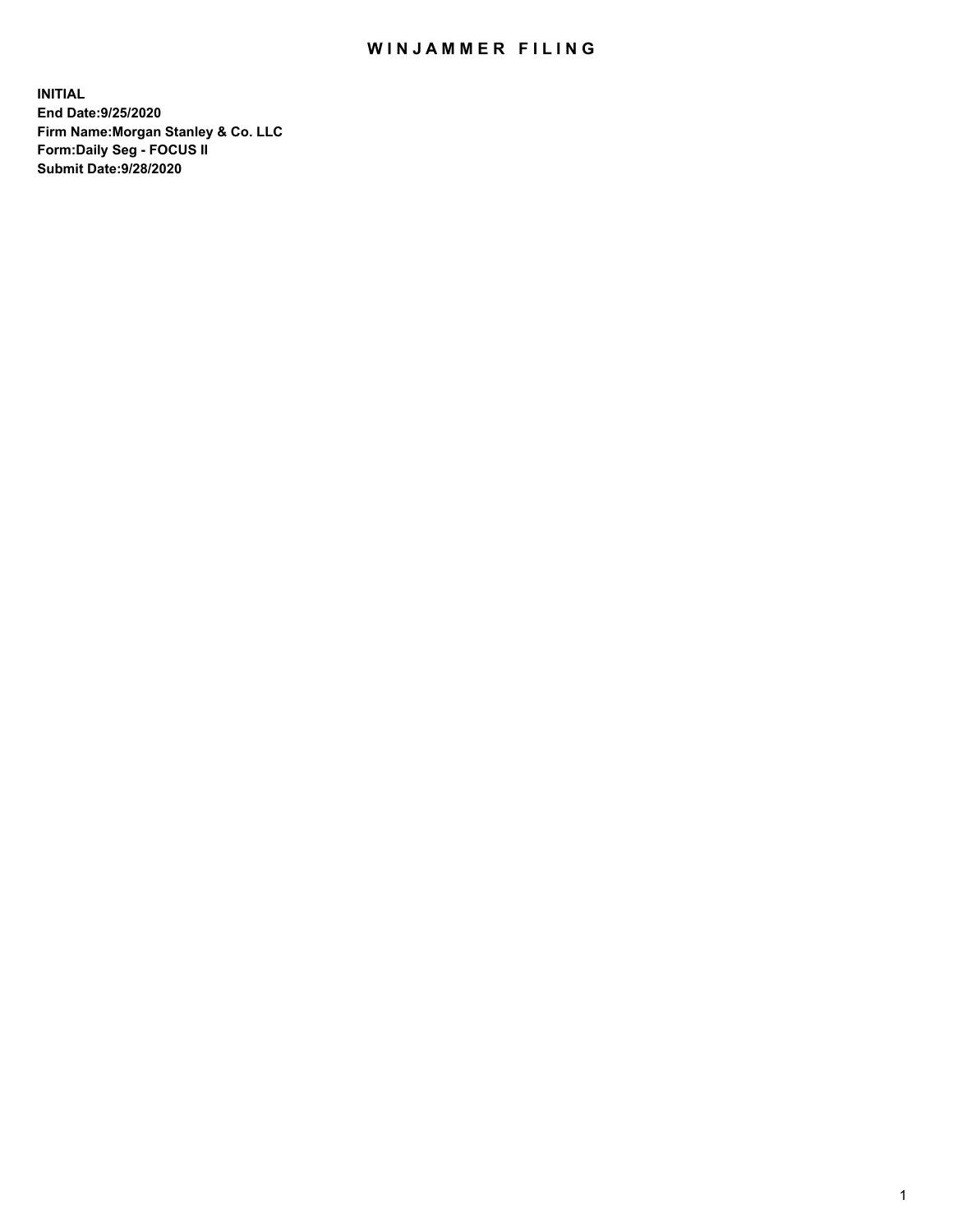**INITIAL End Date:9/25/2020 Firm Name:Morgan Stanley & Co. LLC Form:Daily Seg - FOCUS II Submit Date:9/28/2020 Daily Segregation - Cover Page**

| Name of Company                                                                   | Morgan Stanley & Co. LLC     |
|-----------------------------------------------------------------------------------|------------------------------|
| <b>Contact Name</b>                                                               | <b>Ikram Shah</b>            |
| <b>Contact Phone Number</b>                                                       | 212-276-0963                 |
| <b>Contact Email Address</b>                                                      | Ikram.shah@morganstanley.com |
| FCM's Customer Segregated Funds Residual Interest Target (choose one):            |                              |
| a. Minimum dollar amount: ; or                                                    | 235,000,000                  |
| b. Minimum percentage of customer segregated funds required:%; or                 | <u>0</u>                     |
| c. Dollar amount range between: and; or                                           | 0 <sub>0</sub>               |
| d. Percentage range of customer segregated funds required between: % and %.       | 0 <sub>0</sub>               |
| FCM's Customer Secured Amount Funds Residual Interest Target (choose one):        |                              |
| a. Minimum dollar amount: ; or                                                    | 140,000,000                  |
| b. Minimum percentage of customer secured funds required:%; or                    | <u>0</u>                     |
| c. Dollar amount range between: and; or                                           | 0 <sub>0</sub>               |
| d. Percentage range of customer secured funds required between:% and%.            | 0 <sub>0</sub>               |
| FCM's Cleared Swaps Customer Collateral Residual Interest Target (choose one):    |                              |
| a. Minimum dollar amount: ; or                                                    | 92,000,000                   |
| b. Minimum percentage of cleared swaps customer collateral required:% ; or        | <u>0</u>                     |
| c. Dollar amount range between: and; or                                           | <u>00</u>                    |
| d. Percentage range of cleared swaps customer collateral required between:% and%. | 00                           |

Attach supporting documents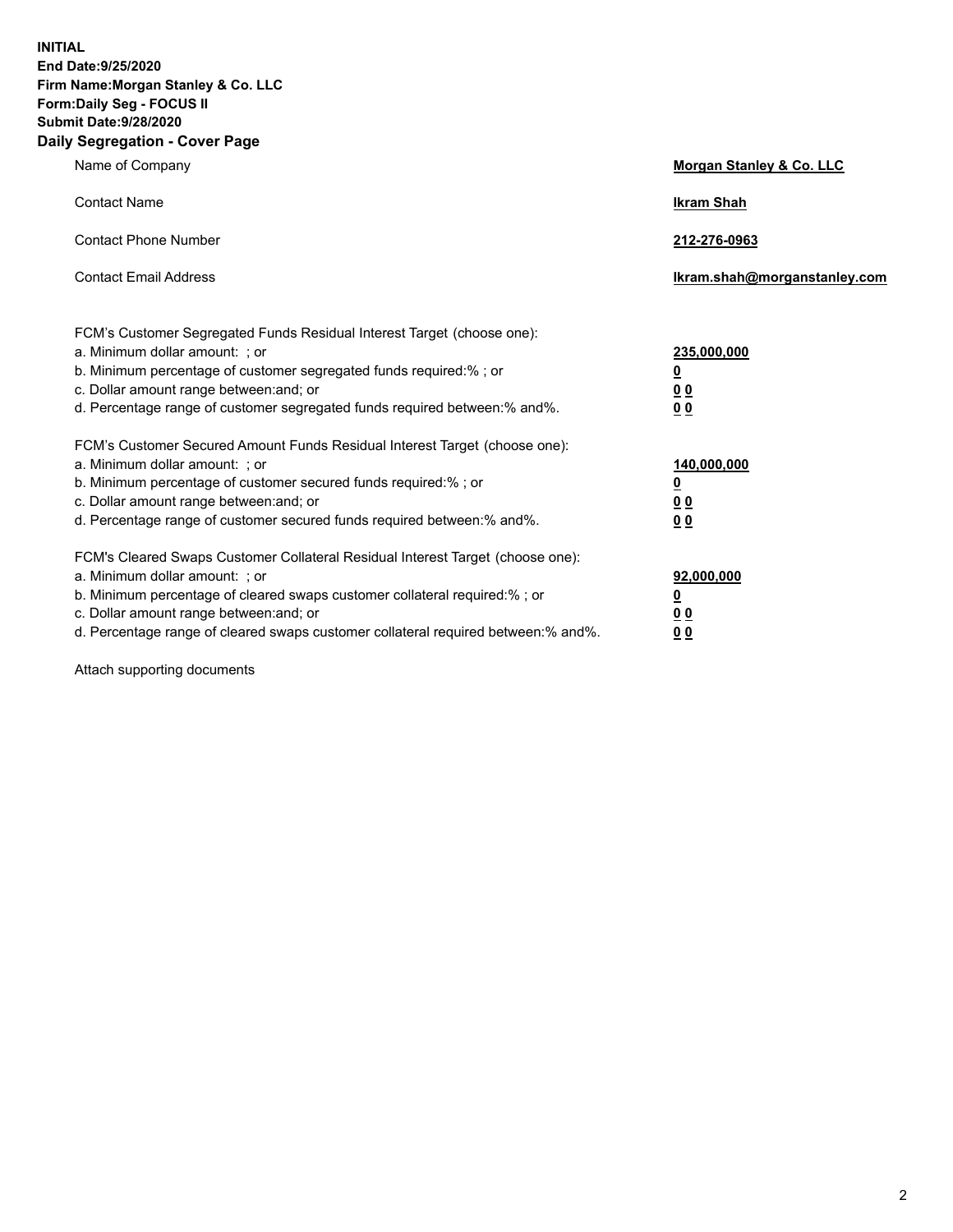## **INITIAL End Date:9/25/2020 Firm Name:Morgan Stanley & Co. LLC Form:Daily Seg - FOCUS II Submit Date:9/28/2020**

## **Daily Segregation - Secured Amounts**

|          | Foreign Futures and Foreign Options Secured Amounts                                                          |                                   |
|----------|--------------------------------------------------------------------------------------------------------------|-----------------------------------|
|          | Amount required to be set aside pursuant to law, rule or regulation of a foreign                             | $0$ [7305]                        |
|          | government or a rule of a self-regulatory organization authorized thereunder                                 |                                   |
| 1.       | Net ledger balance - Foreign Futures and Foreign Option Trading - All Customers                              |                                   |
|          | A. Cash                                                                                                      | 4,656,182,744 [7315]              |
|          | B. Securities (at market)                                                                                    | 2,783,214,070 [7317]              |
| 2.<br>3. | Net unrealized profit (loss) in open futures contracts traded on a foreign board of trade                    | 27,951,180 [7325]                 |
|          | Exchange traded options                                                                                      |                                   |
|          | a. Market value of open option contracts purchased on a foreign board of trade                               | 10,947,155 [7335]                 |
|          | b. Market value of open contracts granted (sold) on a foreign board of trade                                 | -17,840,249 [7337]                |
| 4.<br>5. | Net equity (deficit) (add lines 1.2. and 3.)                                                                 | 7,460,454,900 [7345]              |
|          | Account liquidating to a deficit and account with a debit balances - gross amount                            | 29,862,857 [7351]                 |
| 6.       | Less: amount offset by customer owned securities                                                             | -28,922,458 [7352] 940,399 [7354] |
|          | Amount required to be set aside as the secured amount - Net Liquidating Equity<br>Method (add lines 4 and 5) | 7,461,395,299 [7355]              |
| 7.       | Greater of amount required to be set aside pursuant to foreign jurisdiction (above) or line                  | 7,461,395,299 [7360]              |
|          | 6.                                                                                                           |                                   |
|          | FUNDS DEPOSITED IN SEPARATE REGULATION 30.7 ACCOUNTS                                                         |                                   |
| 1.       | Cash in banks                                                                                                |                                   |
|          | A. Banks located in the United States                                                                        | 459,183,172 [7500]                |
|          | B. Other banks qualified under Regulation 30.7                                                               | 712,969,164 [7520] 1,172,152,336  |
| 2.       |                                                                                                              | [7530]                            |
|          | Securities<br>A. In safekeeping with banks located in the United States                                      |                                   |
|          |                                                                                                              | 557,848,008 [7540]                |
| 3.       | B. In safekeeping with other banks qualified under Regulation 30.7                                           | 0 [7560] 557,848,008 [7570]       |
|          | Equities with registered futures commission merchants<br>A. Cash                                             |                                   |
|          | <b>B.</b> Securities                                                                                         | 26,291,243 [7580]                 |
|          |                                                                                                              | $0$ [7590]                        |
|          | C. Unrealized gain (loss) on open futures contracts<br>D. Value of long option contracts                     | -2,924,119 [7600]<br>$0$ [7610]   |
|          | E. Value of short option contracts                                                                           |                                   |
| 4.       | Amounts held by clearing organizations of foreign boards of trade                                            | 0 [7615] 23,367,124 [7620]        |
|          | A. Cash                                                                                                      | $0$ [7640]                        |
|          | <b>B.</b> Securities                                                                                         | $0$ [7650]                        |
|          | C. Amount due to (from) clearing organization - daily variation                                              | $0$ [7660]                        |
|          | D. Value of long option contracts                                                                            | $0$ [7670]                        |
|          | E. Value of short option contracts                                                                           | 0 [7675] 0 [7680]                 |
| 5.       | Amounts held by members of foreign boards of trade                                                           |                                   |
|          | A. Cash                                                                                                      | 3,675,106,628 [7700]              |
|          | <b>B.</b> Securities                                                                                         | 2,225,366,062 [7710]              |
|          | C. Unrealized gain (loss) on open futures contracts                                                          | 30,875,300 [7720]                 |
|          | D. Value of long option contracts                                                                            | 10,947,155 [7730]                 |
|          | E. Value of short option contracts                                                                           | -17,840,249 [7735] 5,924,454,896  |
|          |                                                                                                              | [7740]                            |
| 6.       | Amounts with other depositories designated by a foreign board of trade                                       | $0$ [7760]                        |
| 7.       | Segregated funds on hand                                                                                     | $0$ [7765]                        |
| 8.       | Total funds in separate section 30.7 accounts                                                                | 7,677,822,364 [7770]              |
| 9.       | Excess (deficiency) Set Aside for Secured Amount (subtract line 7 Secured Statement                          | 216,427,065 [7380]                |
|          | Page 1 from Line 8)                                                                                          |                                   |
| 10.      | Management Target Amount for Excess funds in separate section 30.7 accounts                                  | 140,000,000 [7780]                |

11. Excess (deficiency) funds in separate 30.7 accounts over (under) Management Target **76,427,065** [7785]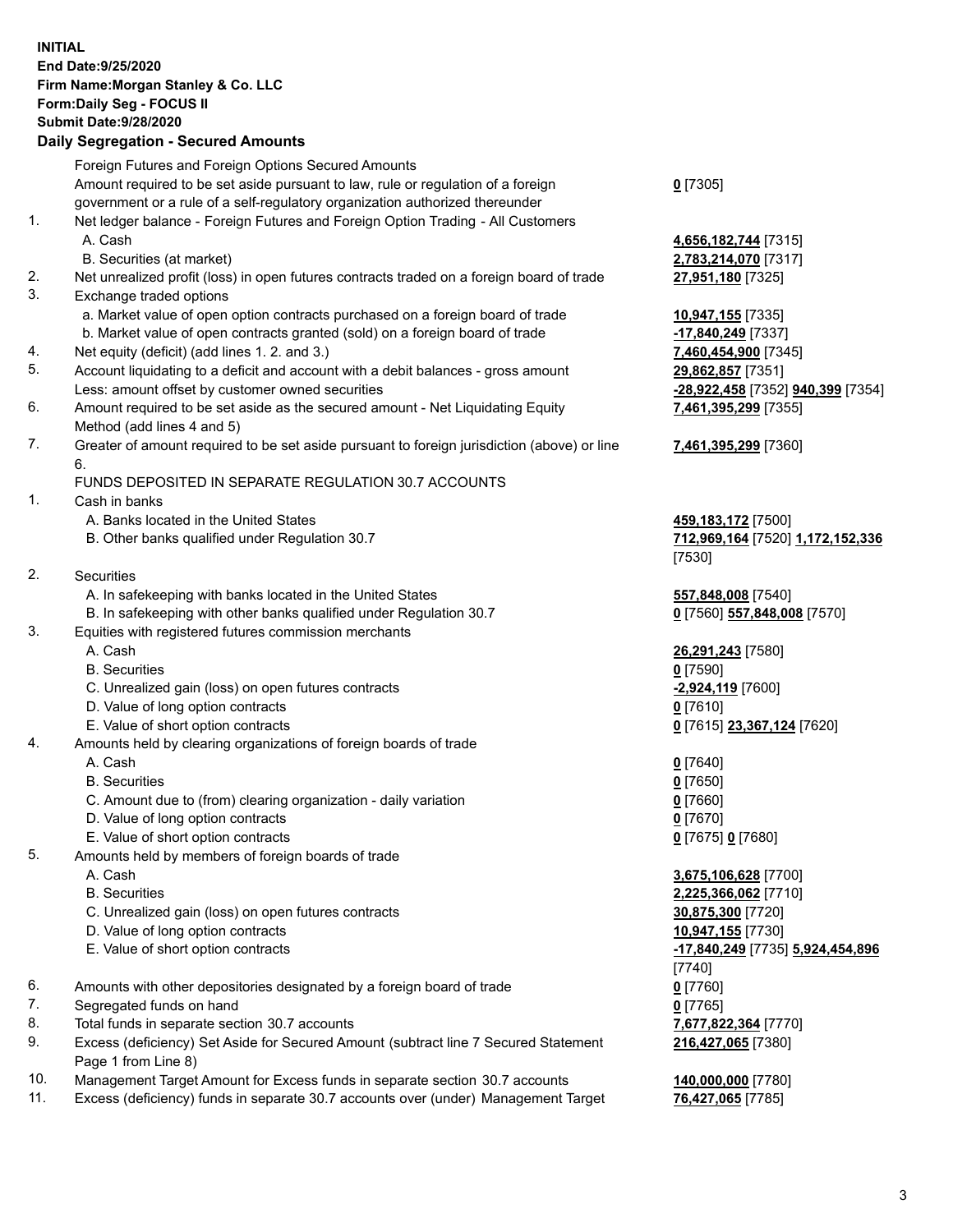|     | <b>INITIAL</b>                                                                      |                                    |
|-----|-------------------------------------------------------------------------------------|------------------------------------|
|     | End Date: 9/25/2020                                                                 |                                    |
|     | Firm Name: Morgan Stanley & Co. LLC                                                 |                                    |
|     | Form: Daily Seg - FOCUS II                                                          |                                    |
|     | <b>Submit Date: 9/28/2020</b>                                                       |                                    |
|     | Daily Segregation - Segregation Statement                                           |                                    |
|     | SEGREGATION REQUIREMENTS(Section 4d(2) of the CEAct)                                |                                    |
| 1.  | Net ledger balance                                                                  |                                    |
|     | A. Cash                                                                             | 17,190,242,709 [7010]              |
|     | B. Securities (at market)                                                           | 8,713,538,746 [7020]               |
| 2.  | Net unrealized profit (loss) in open futures contracts traded on a contract market  | -360,726,088 [7030]                |
| 3.  | Exchange traded options                                                             |                                    |
|     | A. Add market value of open option contracts purchased on a contract market         | 437,959,471 [7032]                 |
|     | B. Deduct market value of open option contracts granted (sold) on a contract market | -343,868,739 [7033]                |
| 4.  | Net equity (deficit) (add lines 1, 2 and 3)                                         | 25,637,146,099 [7040]              |
| 5.  | Accounts liquidating to a deficit and accounts with                                 |                                    |
|     | debit balances - gross amount                                                       | 187,242,686 [7045]                 |
|     | Less: amount offset by customer securities                                          | -186,510,235 [7047] 732,451 [7050] |
| 6.  | Amount required to be segregated (add lines 4 and 5)                                | 25,637,878,550 [7060]              |
|     | FUNDS IN SEGREGATED ACCOUNTS                                                        |                                    |
| 7.  | Deposited in segregated funds bank accounts                                         |                                    |
|     | A. Cash                                                                             | 3,942,104,838 [7070]               |
|     | B. Securities representing investments of customers' funds (at market)              | $0$ [7080]                         |
|     | C. Securities held for particular customers or option customers in lieu of cash (at | 1,056,055,904 [7090]               |
|     | market)                                                                             |                                    |
| 8.  | Margins on deposit with derivatives clearing organizations of contract markets      |                                    |
|     | A. Cash                                                                             | 12,970,588,255 [7100]              |
|     | B. Securities representing investments of customers' funds (at market)              | $0$ [7110]                         |
|     | C. Securities held for particular customers or option customers in lieu of cash (at | 7,657,482,842 [7120]               |
|     | market)                                                                             |                                    |
| 9.  | Net settlement from (to) derivatives clearing organizations of contract markets     | 299,340,832 [7130]                 |
| 10. | Exchange traded options                                                             |                                    |
|     | A. Value of open long option contracts                                              | 437,959,471 [7132]                 |
|     | B. Value of open short option contracts                                             | -343,868,739 [7133]                |
| 11. | Net equities with other FCMs                                                        |                                    |
|     | A. Net liquidating equity                                                           | 7,098,077 [7140]                   |
|     | B. Securities representing investments of customers' funds (at market)              | $0$ [7160]                         |
|     | C. Securities held for particular customers or option customers in lieu of cash (at | $0$ [7170]                         |
|     | market)                                                                             |                                    |
| 12. | Segregated funds on hand                                                            | $0$ [7150]                         |
| 13. | Total amount in segregation (add lines 7 through 12)                                | 26,026,761,480 [7180]              |
| 14. | Excess (deficiency) funds in segregation (subtract line 6 from line 13)             | 388,882,930 [7190]                 |
| 15. | Management Target Amount for Excess funds in segregation                            | 235,000,000 [7194]                 |
| 16. | Excess (deficiency) funds in segregation over (under) Management Target Amount      | 153,882,930 [7198]                 |

16. Excess (deficiency) funds in segregation over (under) Management Target Amount Excess